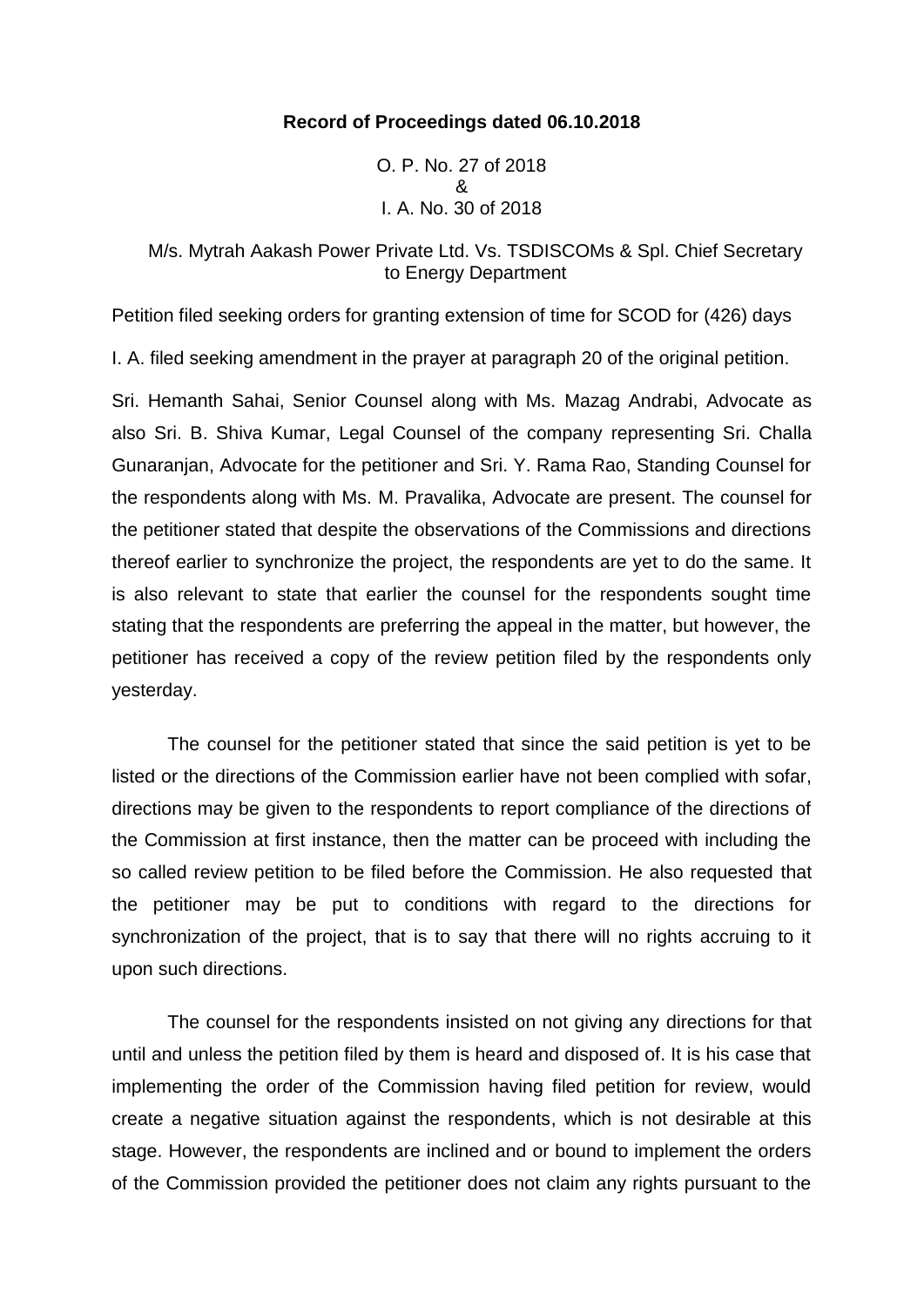implementation of the directions of the Commission. Equities may not be created as the same would jeopardize the interest of the respondents under the PPA. The Commission may give further direction putting the above special conditions for enabling the respondents to take necessary action.

Having heard the arguments of the counsel for the parties and having passed orders in favour of the petitioner, the Commission is of the view that the same orders cannot be repeated again and it is against the principles of law. Therefore, the respondents are expected to give effect to the orders of the Commission passed earlier without fail. However, such implementation of the order by the respondents shall not give rise any rights to the petitioner, which shall be subject to the result of the pending petition before the Commission. Accordingly the matter is adjourned for further hearing.

Call on 27.10.2018 at 11.00 A.M.

 Sd/- Chairman

### O. P. No. 37 of 2018 & I. A. No. 31 of 2018

M/s. Mytrah Agriya Power Pvt. Ltd. Vs. TSDISCOMs & Spl. Chief Secretary Petition filed seeking orders for granting extension of time for SCOD for (420) days

I. A. filed seeking amendment in the prayer at paragraph 20 of the original petition.

Sri. Hemanth Sahai, Senior Counsel along with Ms. Mazag Andrabi, Advocate as also Sri. B. Shiva Kumar, Legal Counsel of the company representing Sri. Challa Gunaranjan, Advocate for the petitioner and Sri. Y. Rama Rao, Standing Counsel for the respondents along with Ms. M. Pravalika, Advocate are present. The counsel for the petitioner stated that despite the observations of the Commissions and directions thereof earlier to synchronize the project, the respondents are yet to do the same. It is also relevant to state that earlier the counsel for the respondents sought time stating that the respondents are preferring the appeal in the matter, but however, the petitioner has received a copy of the review petition filed by the respondents only yesterday.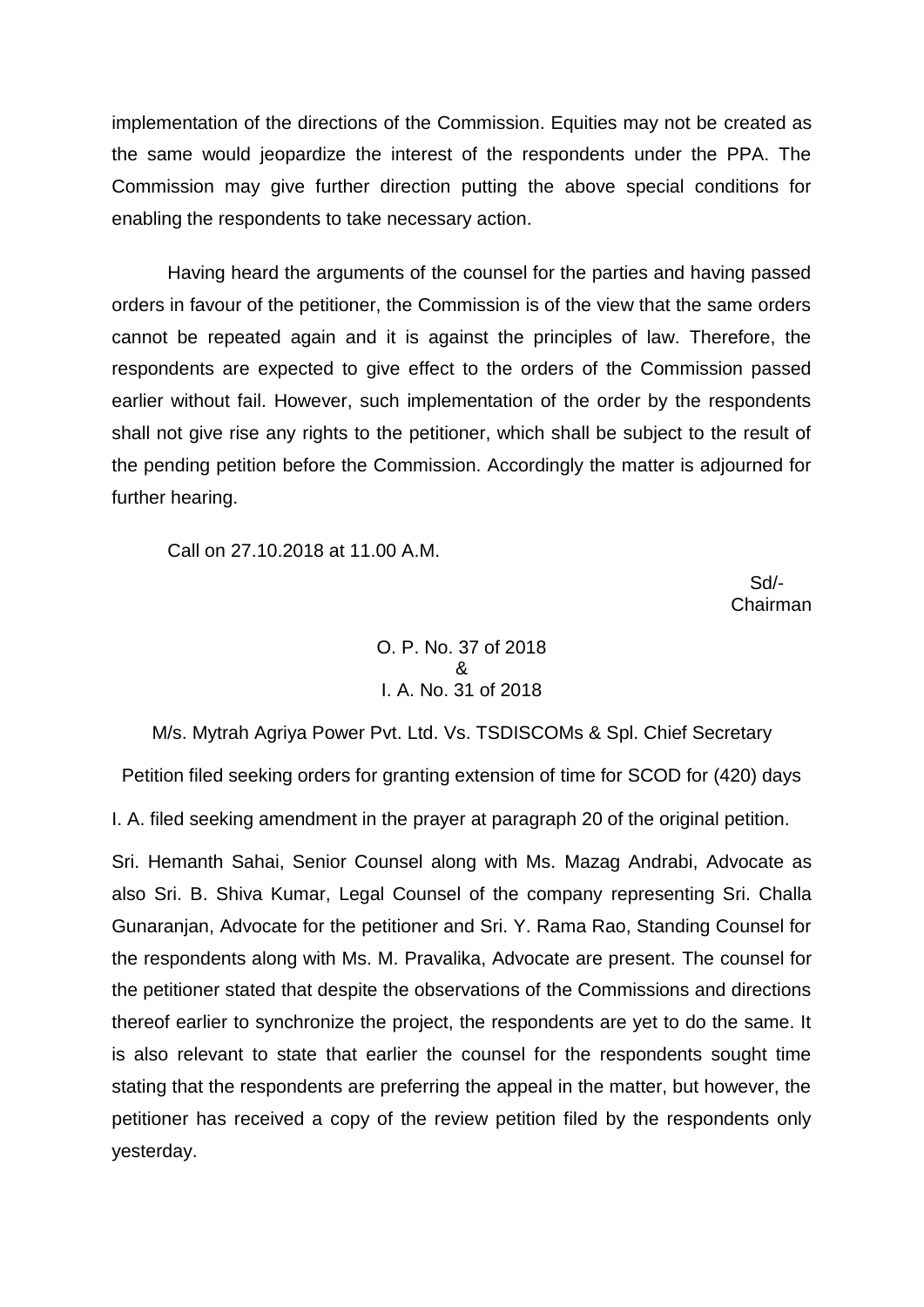The counsel for the petitioner stated that since the said petition is yet to be listed or the directions of the Commission earlier have not been complied with sofar, directions may be given to the respondents to report compliance of the directions of the Commission at first instance, then the matter can be proceed with including the so called review petition to be filed before the Commission. He also requested that the petitioner may be put to conditions with regard to the directions for synchronization of the project, that is to say that there will no rights accruing to it upon such directions.

The counsel for the respondents insisted on not giving any directions for that until and unless the petition filed by them is heard and disposed of. It is his case that implementing the order of the Commission having filed petition for review, would create a negative situation against the respondents, which is not desirable at this stage. However, the respondents are inclined and or bound to implement the orders of the Commission provided the petitioner does not claim any rights pursuant to the implementation of the directions of the Commission. Equities may not be created as the same would jeopardize the interest of the respondents under the PPA. The Commission may give further direction putting the above special conditions for enabling the respondents to take necessary action.

Having heard the arguments of the counsel for the parties and having passed orders in favour of the petitioner, the Commission is of the view that the same orders cannot be repeated again and it is against the principles of law. Therefore, the respondents are expected to give effect to the orders of the Commission passed earlier without fail. However, such implementation of the order by the respondents shall not give rise any rights to the petitioner, which shall be subject to the result of the pending petition before the Commission. Accordingly the matter is adjourned for further hearing.

Call on 27.10.2018 at 11.00 A.M.

 Sd/- Chairman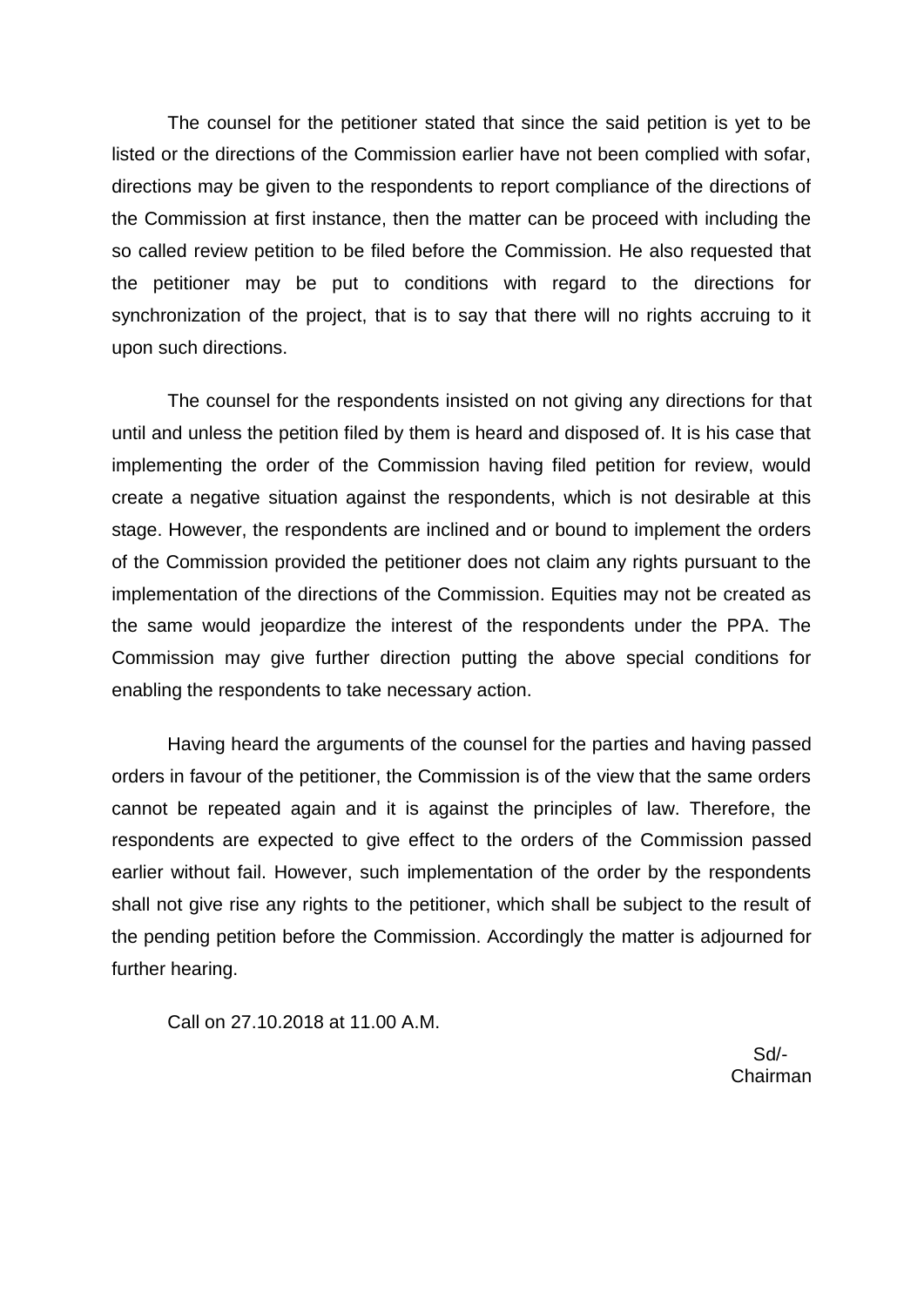O. P. No. 38 of 2018 & I. A. No. 40 of 2018 & I. A. No. 41 of 2018 M/s. Mytrah Agriya Power Pvt. Ltd. Vs. TSDISCOMs &Spl. Chief Secretary

Petition filed seeking orders for granting extension of time for SCOD for (436) days.

I. A. filed seeking directions to the respondent No. 1 to allow synchronization of the project subject to the final outcome of the petition.

I. A. filed seeking directions to the respondent No. 1 not take any coercive action against the applicant / petitioner including but not limited to invocation of B. Gs. and / or termination of the PPA pending disposal of the original petition.

Sri. Hemanth Sahai, Senior Counsel along with Ms. Mazag Andrabi, Advocate as also Sri. B. Shiva Kumar, Legal Counsel of the company representing Sri. Challa Gunaranjan, Advocate for the petitioner and Sri. Y. Rama Rao, Standing Counsel for the respondents along with Ms. M. Pravalika, Advocate are present.

The counsel for the petitioner stated that the petitioner has filed two applications for interim directions. One application is for directing the respondent No. 1 to synchronize the project and the other interlocutory application is with regard to the direction to the respondent No. 1 not to take any coercive steps including encashment of bank guarantees. This Commission has already passed directions to the respondents to synchronize the projects in two other cases pending disposal of the said petitions before the Commission. Similar direction may be passed in this matter also on the application filed by the petitioner. The Commission is at liberty to impose any conditions including but not limited to putting the applicant on the condition that synchronization of the project would not give rise to any other benefits and is subject to the result of the original petition.

The counsel for the respondents endeavored to state that the application may not be considered as the respondents have already issued notices in the matter. Even otherwise, the respondents are taking steps for obtaining orders of the Commission in other matters. In any case, this matter will be heard by the Commission and disposed of shortly, as such there is no urgency for passing any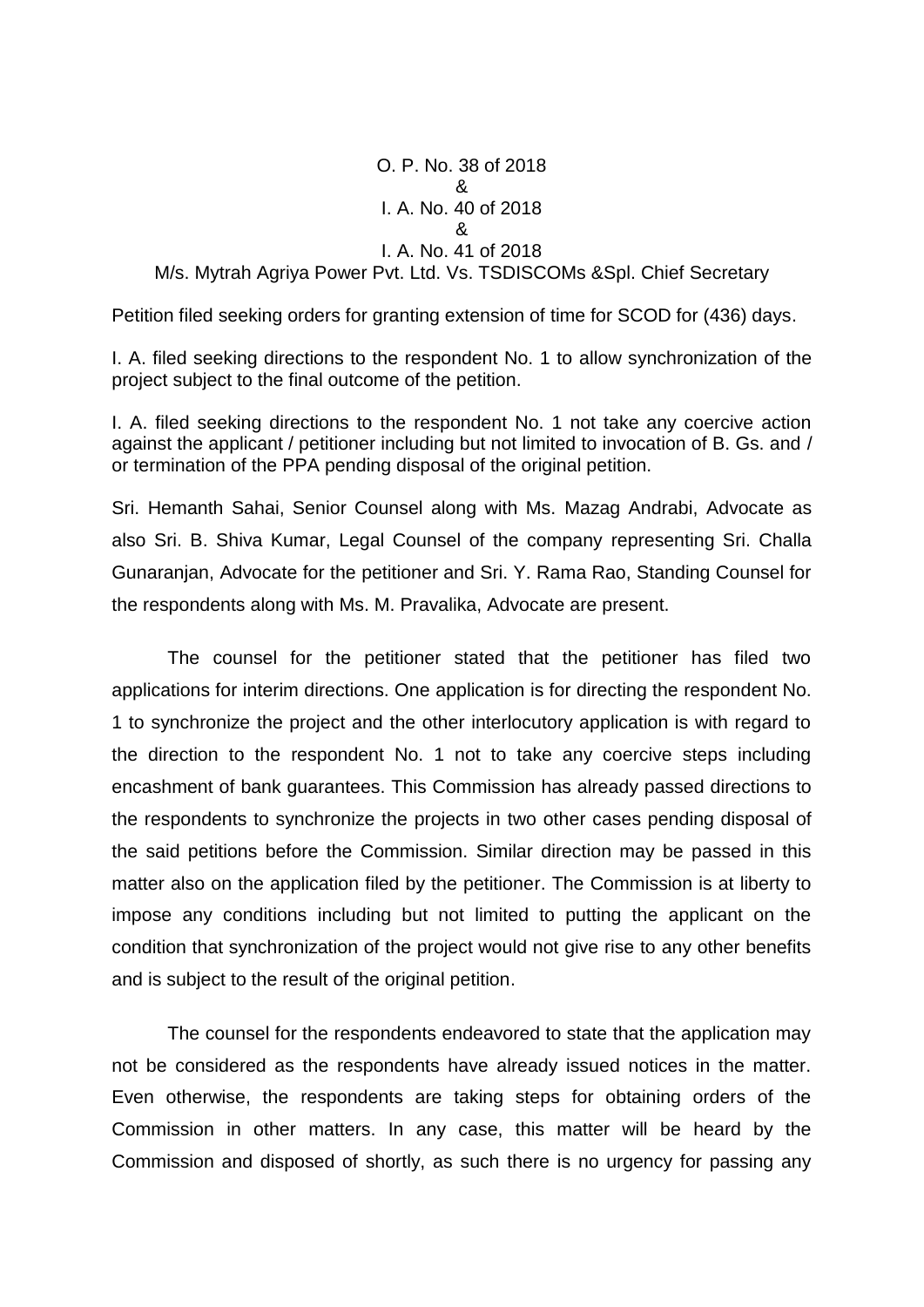interim order at this stage. However, he requires time to argue the original petition and the applications in the matter.

The Commission is of the view that pending disposal of the petition, the respondent No. 1 should synchronize the project, however, such synchronization shall not give rise any rights to the petitioner. Having heard the counsel for the parties, while directing the respondent No. 1 to synchronize the project as observed above, the matter is adjourned.

Call on 27.10.2018 at 11.00 A.M.

 Sd/- Chairman

> O. P. No. 58 of 2018 & I. A. No. 34 of 2018

M/s. Clean Solar Power (Chitradurga) Pvt. Ltd. Vs. TSSPDCL & TSTRANSCO

Petition filed seeking extension of time for SCOD beyond 21.05.2017 until the respondent No. 1verifies the commissioning of the project, set aside or quash the letter dated 30.05.2018 written by respondent No. 1 to the petitioner and declare that the events delayed the project are in nature of force majeure and the petitioner is not liable for delay as specified under Article 10.5 of PPA or otherwise for delay in SCOD.

I. A. filed seeking directions to the respondent No. 1 to procure power from the petitioner's project subject to final outcome of the petition.

Sri. Niranjan Reddy, Senior Counsel for the petitioner along with Sri. Avinash Desai, , Sri. Avijeet Lala, Ms. Shreya Mukerjee and Sri K. Jashwanth, Advocates and Sri. Y. Rama Rao, Standing Counsel for the respondents along with Ms. M. Pravalika, Advocate are present. The senior counsel appearing for the petitioner stated that the petitioner has approached the Hon'ble High Court and obtained orders not to take any coercive steps including encashment of bank guarantees. The petition is filed for directions respondents to extend the SCOD upto the date when the distribution licensee verifies the commissioning of the project as also to set aside the letter of termination issued by the respondent No. 1 by treating the events causing delay in commissioning the projects as force majeure. The present application for interim orders is with regard to procurement of power from the petitioner's project pending disposal of the same by duly synchronizing the project.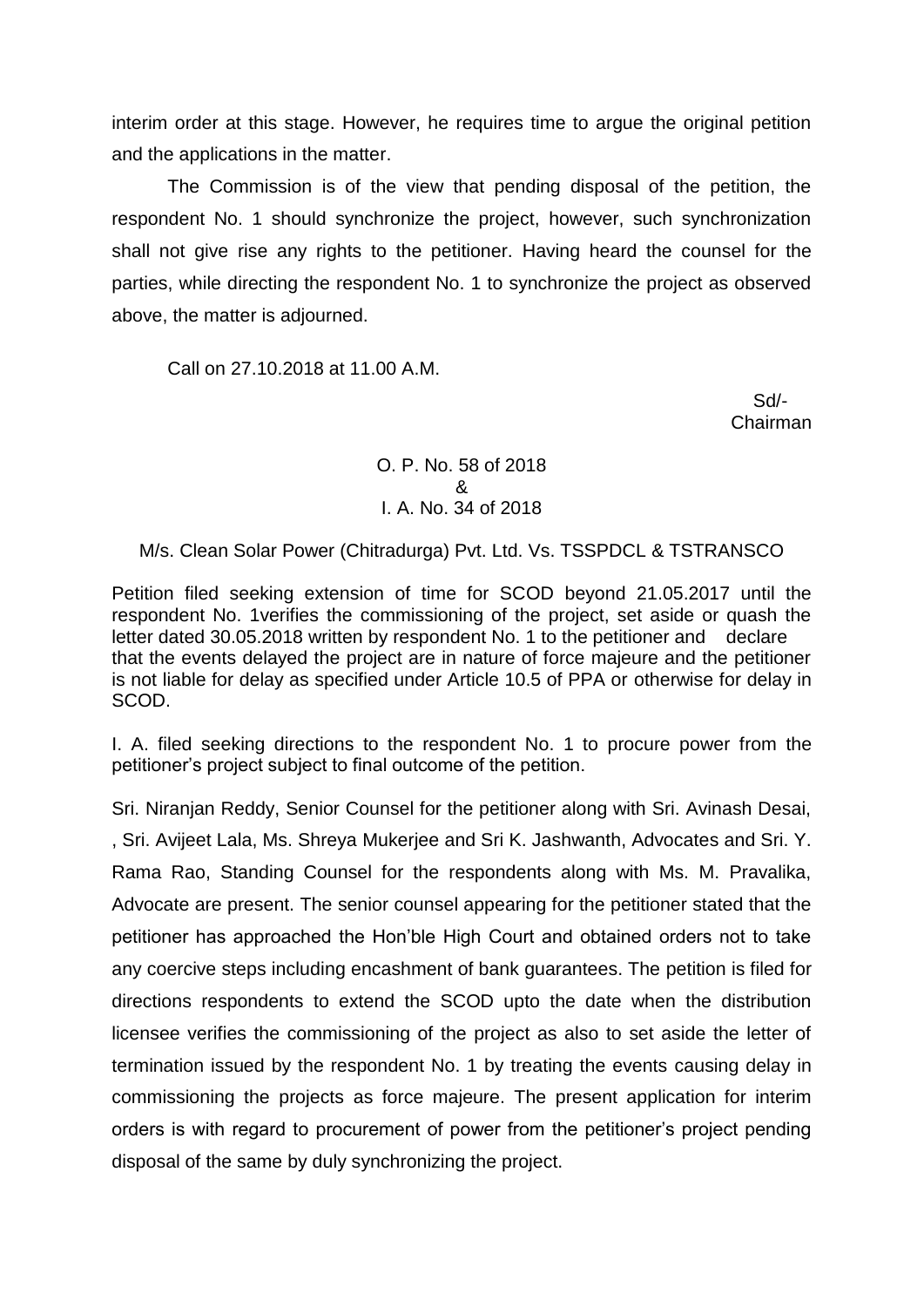The counsel for the respondents stated that the PPA had already been terminated, however, there is a direction from the Hon'ble High Court not to encash the bank guarantees. The respondents are not inclined to synchronize the project as the period including all exemptions considered by the Commission has already expired.

At this stage while relying on the arguments in two other cases listed for the day, the senior counsel for the petitioner sought orders of synchronization pending disposal of this petition, but subject to the condition that no rights will accrue to the petitioner upon such synchronization. Having regard to the request, the Commission directs the respondents to synchronize the project pending disposal of the petition, but makes it clear that no rights will accrue to the petitioner upon such synchronization, which is also subject to the result in this petition.

Adjourned for further hearing, call on 27.10.2018 at 11.00 A.M.

 Sd/- Chairman

### I. A. No. 38 of 2018 in O. P. No. 10 of 2018

#### M/s. ACME Solar Power Technology Pvt. Ltd. Vs. TSSPDCL & TSTRANSCO

Application filed seeking inter orders directing the respondent No. 1 to clear the pending invoices of Rs.19,34,91,784/- with interest thereon @ 12% within 7 days.

Sri. Hemanth Sahai, Senior Counsel along with Ms. Puja Priyadarshini, Advocate as also Sri. Mast Ram Deswal, representative of the company representing Sri. Challa Gunaranjan, Advocate for the petitioner and Sri. Y. Rama Rao, Standing Counsel for the respondents along with Ms. M. Pravalika, Advocate are present.

The counsel for the petitioner stated that the original petitioner has filed a review petition seeking review of the order dated 07.07.2018. It also filed an interlocutory application seeking directions for payment of charges for the energy delivered. The application is filed for payment of Rs. 19,34,91,784/-, which is due to the petitioner for the energy delivered from the date of synchronization of the project.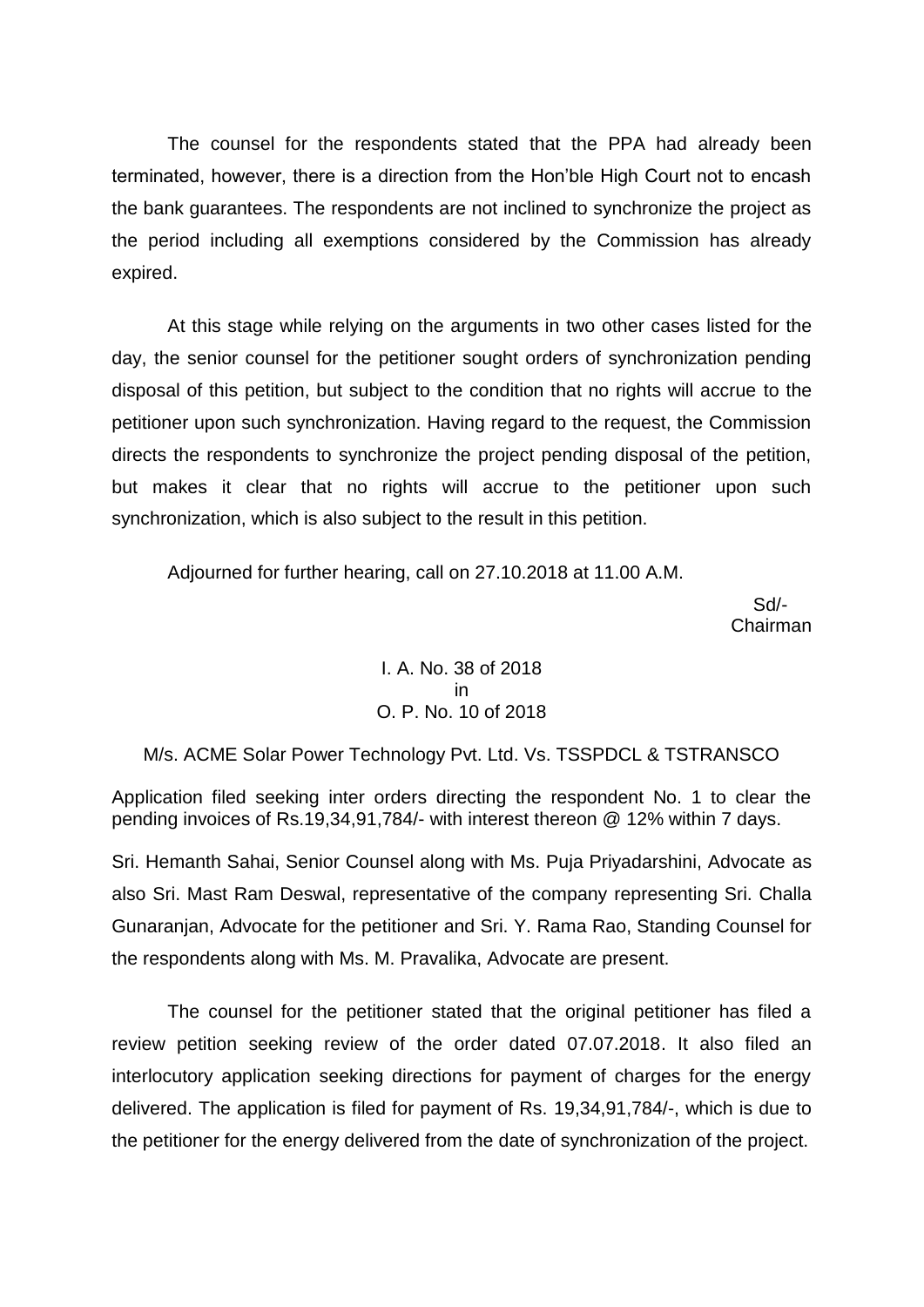The counsel for the petitioner stated that the Commission while passing the order has fixed the SCOD as 18.12.2017 instead of 07.02.2018, which is the actual date of synchronization of the project. The respondent is seeking to levy penalty and requires it to pay the same for the period between 18.12.2017 and 07.02.2018. The petitioner is not liable for the same as the delay occurred in synchronization is due to administrative exercise carried out by the respondent with which the petitioner has no control. The petitioner cannot be penalized for the administrative delays of the respondents. The counsel for the petitioner sought to emphasize that for the present the Commission needs to clarify the position regarding the date of synchronization and direct payment of the amount due to the petitioner.

The counsel for the respondent stated that the purported review petition is not yet listed and there is no notice to the respondents on the same. Without reviewing or modifying the original order, the date of synchronization cannot be taken as 07.02.2018. Even assuming the review petition is to be considered, there is no error apparent on the face of the record, no arithmetical mistake or typographical error in the order, which requires reconsideration. Though, there may be power to the Commission to review under the Act, 2003, however, the present proceedings do not relate to the same. In the absence of the modification or consideration of the review, no payment can be directed at present, as the application is itself not maintainable. However, since the matter is before the Commission, synchronization or payment as the case may be, can be considered by the respondents only upon any such directions from the Commission.

Having heard the arguments of the counsel for the parties,the matter is reserved for taking a view in the matter.

 Sd/- Chairman

#### O. P. No. 61 of 2018

#### M/s. Sarvotham Care Vs. TSTRANSCO & TSSPDCL

Petition filed seeking directions for treating the units supplied after synchronization to be banked units or to pay for the same by the licensee.

Sri. N. Sai Phanindra Kumar, Advocate along with Sri. M. Tharun, Advocate representing Sri. Challa Gunaranjan, Advocate for the petitioner and Sri. Y. Rama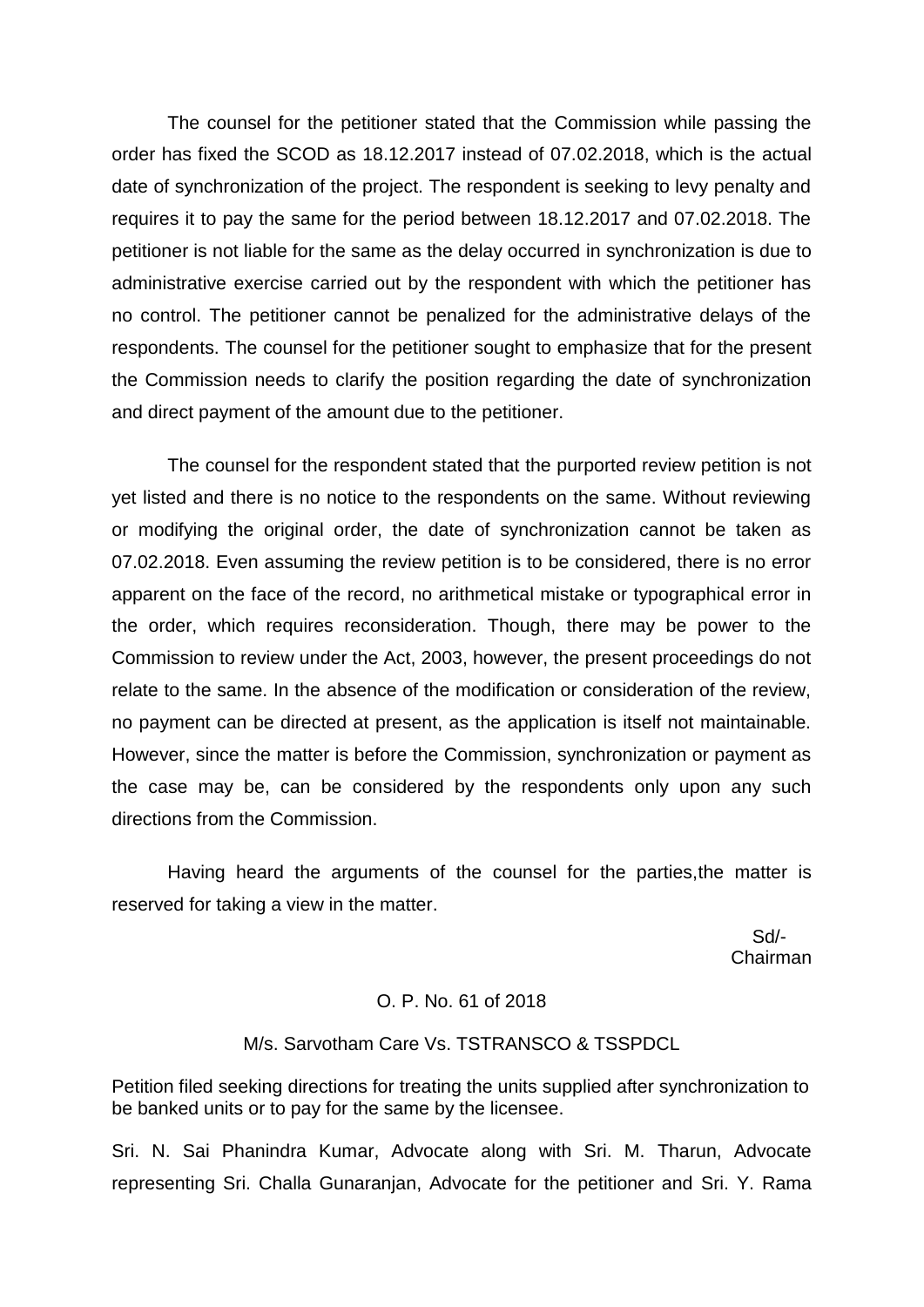Rao, Standing Counsel for the respondents along with Ms. M. Pravalika, Advocate are present. The counsel for the petitioner stated that the present petition is filed for directions to the DISCOMs regarding banking of energy or payment thereof. Originally, the petitioner entered into LTOA with the DISCOMs. However, after application for LTOA, the plant was synchronized on 28.09.2015. The permission was accorded to the petitioner on 28.12.2015, but actual agreement was signed and enforced on 13.01.2016. The LTOA permission should have been given within 30 days from the date of commissioning that is 06.10.2015, which date being the date from issuance of the letter of commissioning of the project. There is a delay of more than 2 months during which time, the energy was pumped into the grid, which has to be treated as banked energy as per the regulations or else the same has to be paid by the DISCOMs.

The counsel for the respondents stated that the petition is coming up for the first time and the respondents need time for filing counter affidavit. Therefore, adjournment may be granted.

Having considered the submission and request of the counsel for the respondents, the matter is adjourned.

Call on 03.11.2018 at 11.00 A.M.

 Sd/- Chairman

#### O. P. No. 62 of 2018

#### Hindustan Aeronautics Limited Vs. -Nil-

Petition filed seeking exemption from restriction on net metering regulation capacity of 1 MW and establishing a capacity of 2 MW solar power unit.

Sri. A. K. Sarkar, Deputy General Manager (Maintenance) on behalf of the petitioner is present. The representative has stated that the present petition is filed seeking exemption from the application of regulation on net metering as the capacity is higher than the capacity permitted under the said regulation. He stated that as per the policy of the Government of India, the Hyderabad Unit of the petitioner is establishing the solar plant through a developer for a capacity of 2 MW. Several other Commissions where the sister units of the petitioner are located have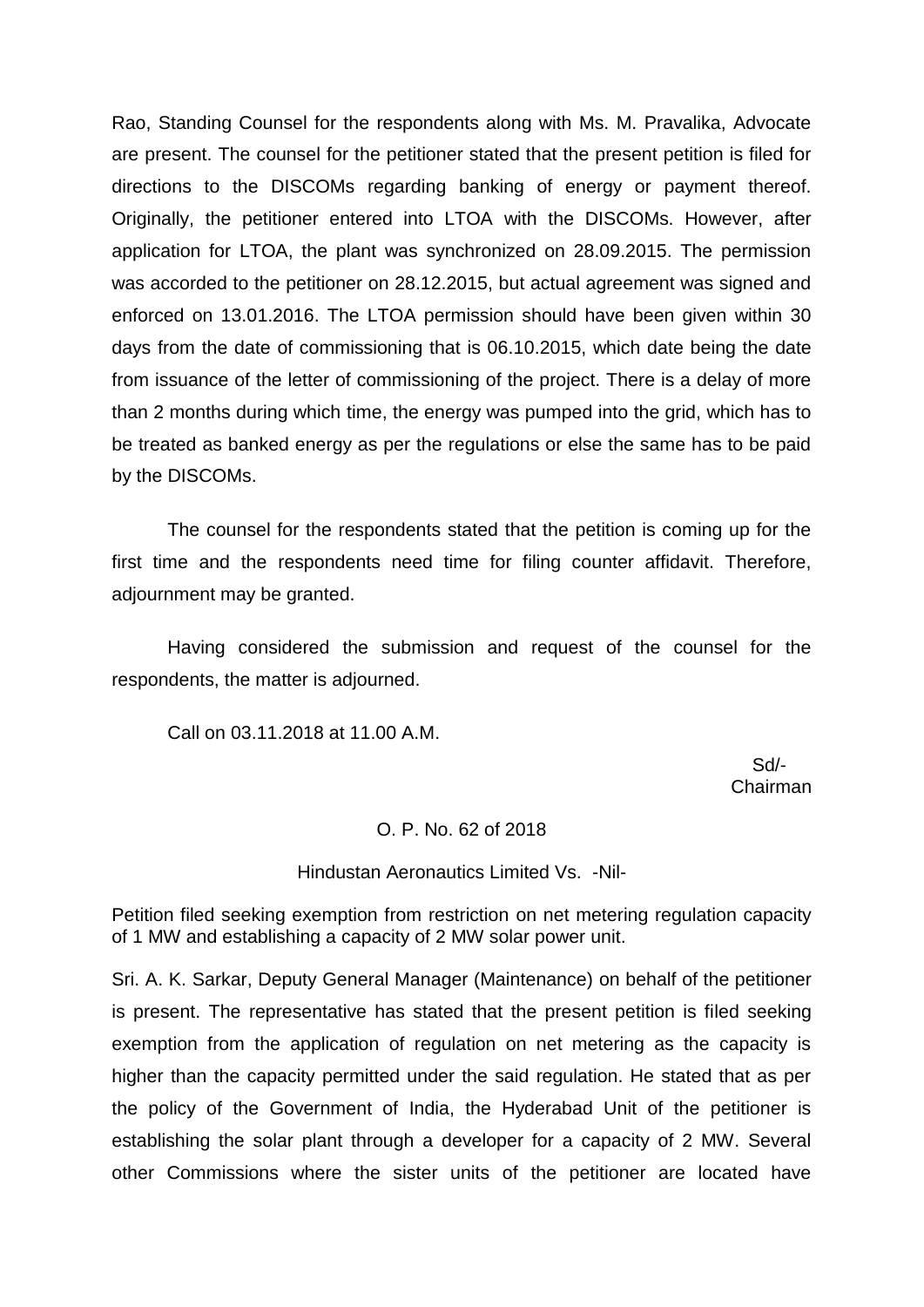exempted them from the limitation of net metering capacity. Therefore, he sought orders of the Commission to allow the petitioner to establish the solar plant and avail the benefit of net metering by making an exception, it being a defence unit.

The Commission observed that the net metering capacity has been pegged at 1 MW due to the reason that open access all over the country has been allowed to the consumers who are drawing power for more than 1 MW. The Commission sought to know the view of the DISCOM in the matter. The counsel for the DISCOM stated that it is not a party to this case. As such the Commission required them to assist it by stating why exception should not be made to the net metering regulation in favour of the petitioner or like situations. The matter is adjourned.

Call on 03.11.2018 at 11.00 A.M.

 Sd/- Chairman

#### O. P. No. 63 of 2018

# M/s. Srinivasa Power Pvt. Ltd. Vs. TSSPDCL

Petition filed seeking determination of tariff for the period  $11<sup>th</sup>$  to  $20<sup>th</sup>$  year of the project.

Sri. P. Srinivasa Rao, Advocate for the petitioner and Sri. Y. Rama Rao, Standing Counsel for the respondents along with Ms. M. Pravalika, Advocate are present. The counsel for the petitioner stated that the petitioner is an existing hydel project of 0.5 MW. Initially the matter was not entertained by the Commission, even before the admission of the petition. Now as per the directions of the Hon'ble High Court, the petition is taken on file and posted for hearing today duly giving notice to the respondent for appearance. The Counsel for the respondent sought time for filing counter affidavit.

In view of the request of the counsel for the respondent, the matter is adjourned.

Call on 03.11.2018 at 11.00 A.M.

 Sd/- Chairman

#### O. P. No. 64 of 2018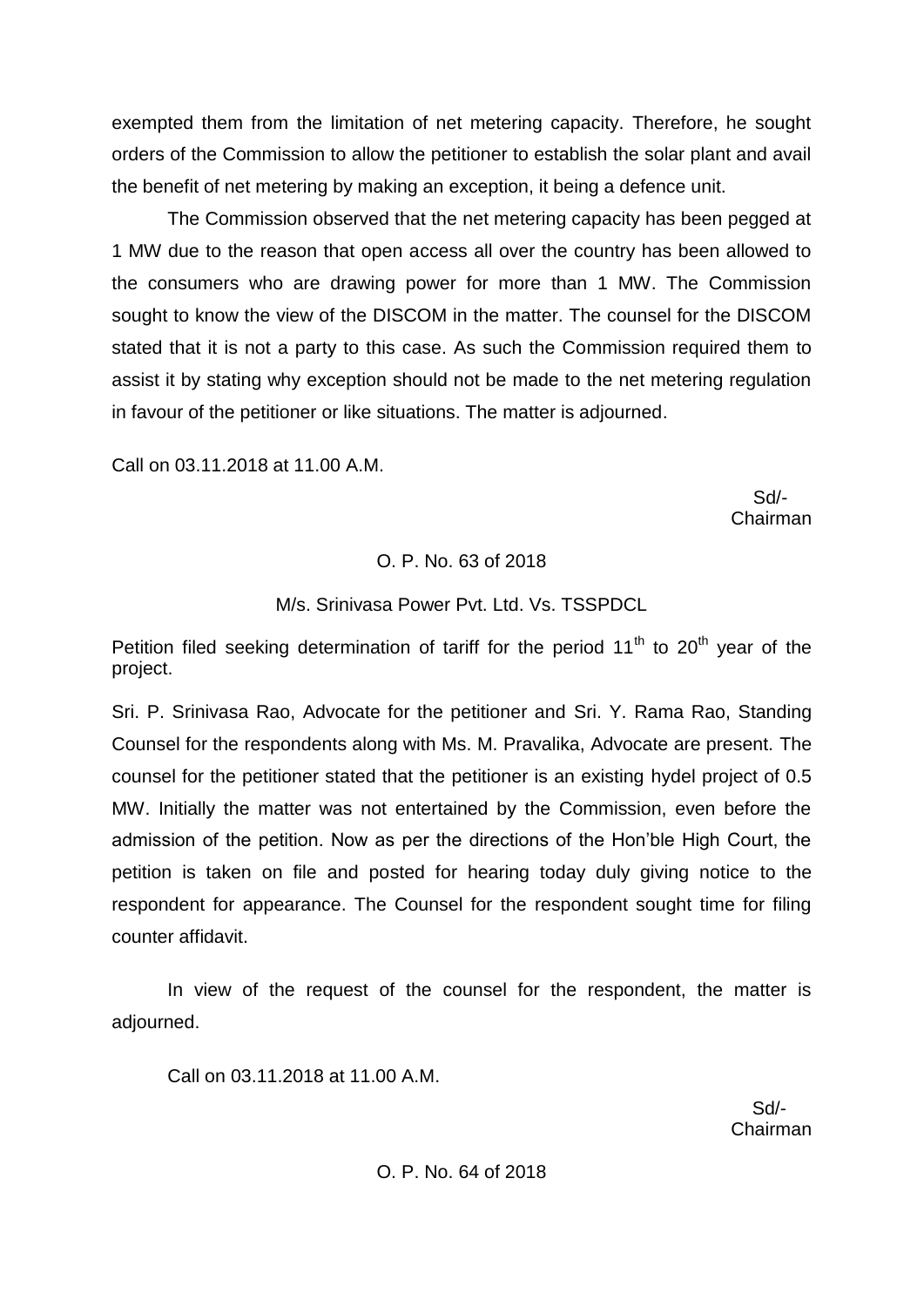### M/s. Kranthi Edifice (P) Ltd. Vs. TSSPDCL & its officer

Petition filed seeking extension of SCOD beyond 08.01.2015 and a direction to that effect to TSSPDCL to amend the PPA.

I. A. filed seeking directions to the TSSPDCL not to take any coercive steps against the petitioner including termination of the PPAs.

Sri. D. Raghavender Rao, Advocate for the petitioner along with Ms. Smriti Jaswal, Advocate and Sri. Y. Rama Rao, Standing Counsel for the respondents along with Ms. M. Pravalika, Advocate are present. The counsel for the petitioner stated that the petitioner had entered into PPA with the DISCOM and the project was not ready for synchronization on 31.12.2016. As such it had requested the licensee to extend the time for completion of the project by two months. The same was not acceded by the licensee. Then the petitioner had approached the Hon'ble High Court for similar relief. The Hon'ble High Court disposed of the writ petition directing the licensee to consider the representation of the petitioner.

The counsel for the petitioner stated that the licensee refused to entertain the request of the petitioner. Therefore, it again approached the Hon'ble High Court questioning such refusal and also obtained orders form the Hon'ble High Court restraining the licensee from taking any coercive steps against the petitioner. However, the order was limited to a short period and was extended from time to time. Later, on legal advice the petitioner has withdrawn the said writ petition with permission to approach this Commission. While doing so, it obtained orders of protecting the petitioner for a period of three weeks till it approaches the Commission. There is urgency in the petition for interim direction to the licensee not to take any coercive steps against the petitioner including termination of the PPA.

The counsel for the petitioner stated that as per the directions of the Hon'ble High Court, the Commission may consider passing interim orders insofar as termination of the PPA and other coercive steps against the petitioner. The counsel for the respondent sought time to file counter affidavit as the matter has come up for the first time, however, he stated that there is no necessity of any order as the respondents are under the notice in this petition and as such bound not to take any action in the matter.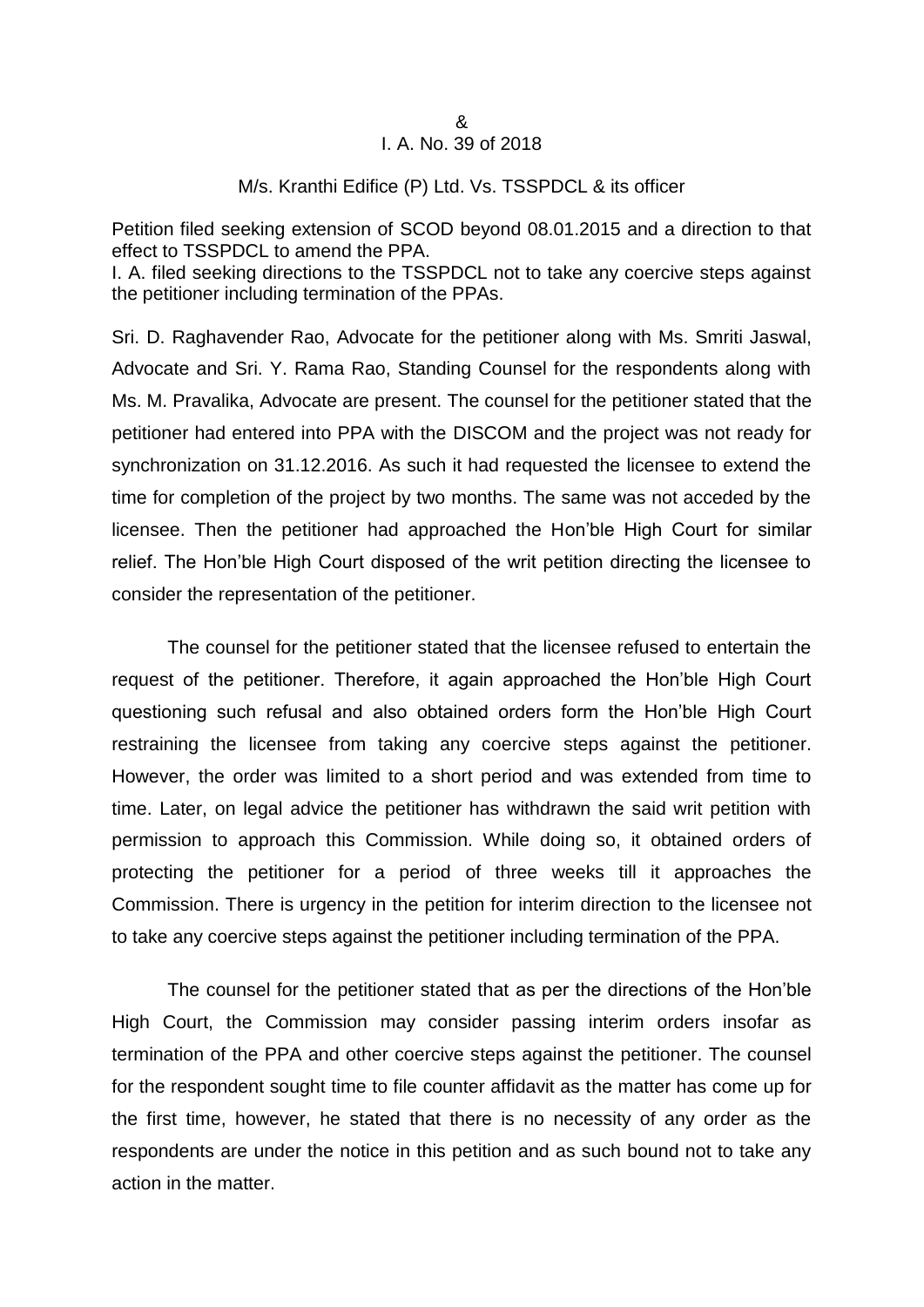The Commission having regard to the status of the petitioner while granting time for filing counter affidavit to the respondents, directed the respondents not to take any coercive action in the matter pending disposal of the original petition.

Call on 03.11.2018 at 11.00 A.M.

 Sd/- Chairman

# O. P. No. 65 of 2018

M/s. Oberon Power Corporation Pvt. Ltd. Vs. TSNPDCL

Petition filed seeking adoption of tariff of Rs.5.72 / unit agreed by the petitioner before the government.

Sri. P. Srinivasa Rao, Advocate for the petitioner and Sri. Y. Rama Rao, Standing Counsel for the respondents along with Ms. M. Pravalika, Advocate are present. The counsel for the petitioner stated that the petitioner has bid for 5 MW project in the year 2012 bidding, but could not complete the project within time due to several factors. He has represented to the government for extension of SCOD beyond 08.01.2015 and the government was considerate enough to grant time of 90 days from 05.09.2018 at the rate of Rs.5.72 / unit as a last chance. The counsel for the respondent stated that the matter is coming up for the first time and the respondent needs time for filing counter affidavit in the matter.

It has been observed by the Commission that the distribution licensee shall file a ground report on the status of the project along with the counter affidavit as the time period for completion of the project and the agreement had already been fixed by the government. Accordingly adjourned.

Call on 03.11.2018 at 11.00 A.M.

 Sd/- Chairman

# O. P. No. 66 of 2018

M/s. Oberon Power Corporation Pvt. Ltd. Vs. TSNPDCL

Petition filed seeking adoption of tariff of Rs.5.72 / unit agreed by the petitioner before the government.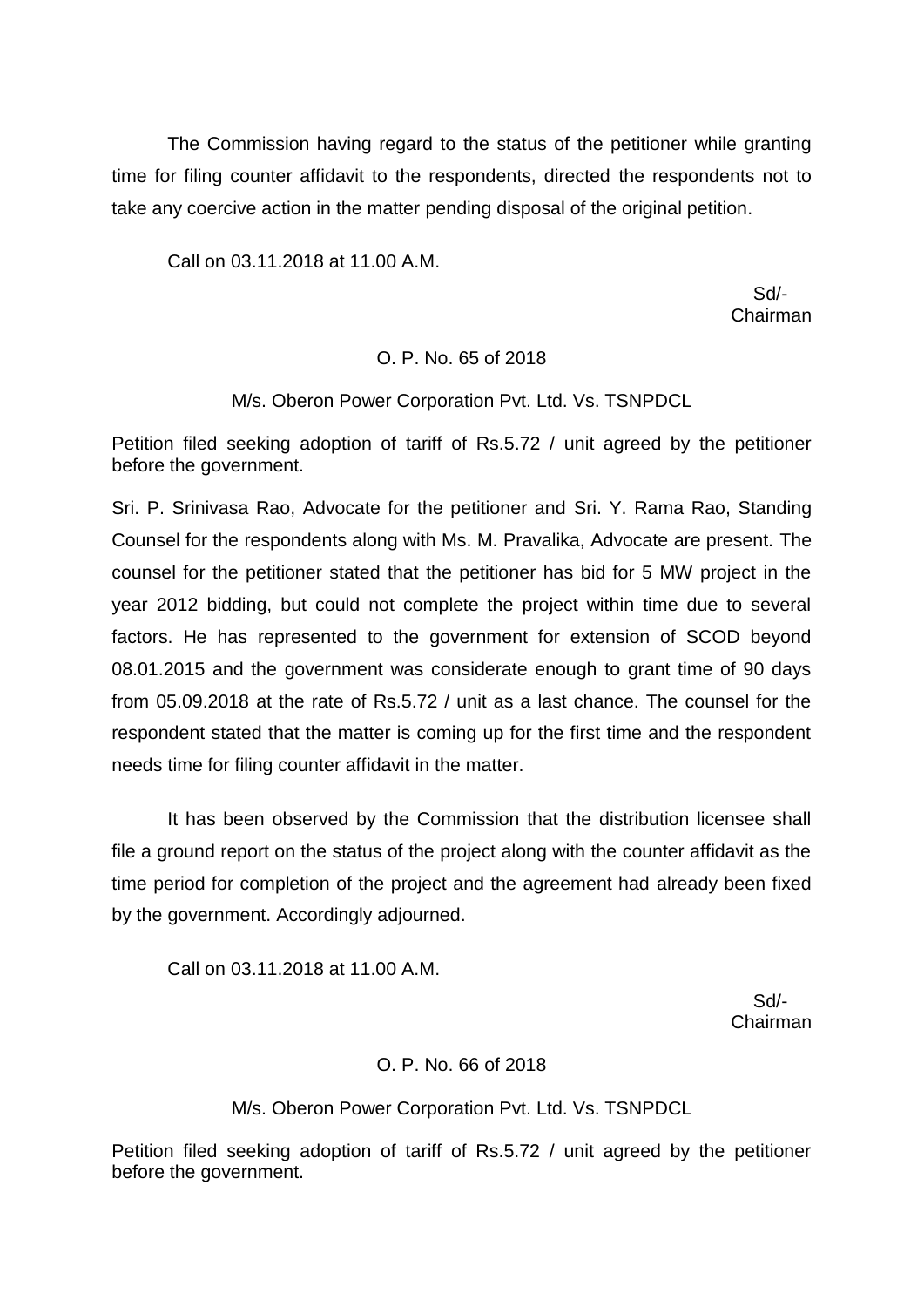Sri. P. Srinivasa Rao, Advocate for the petitioner and Sri. Y. Rama Rao, Standing Counsel for the respondents along with Ms. M. Pravalika, Advocate are present. The counsel for the petitioner stated that the petitioner has bid for 5 MW project in the year 2012 bidding, but could not complete the project within time due to several factors. He has represented to the government for extension of SCOD beyond 08.01.2015 and the government was considerate enough to grant time of 90 days from 05.09.2018 at the rate of Rs.5.72 / unit as a last chance. The counsel for the respondent stated that the matter is coming up for the first time and the respondent needs time for filing counter affidavit in the matter.

It has been observed by the Commission that the distribution licensee shall file a ground report on the status of the project along with the counter affidavit as the time period for completion of the project and the agreement had already been fixed by the government. Accordingly adjourned.

Call on 03.11.2018 at 11.00 A.M.

 Sd/- Chairman

# O. P. No. 67 of 2018

# M/s. Shalaka Infra-Tech (I) Pvt. Ltd. Vs. Spl. Chief Secretary (Energy), TSSPDCL alongwith its officer and TSTRANSCO

Petition filed seeking declaration of SCOD of the project to be 11.11.2017 instead of 29.02.2017 of the 15 MW solar project in terms of the Article 9 of the PPA.

Sri. N. Sai Phanindra Kumar, Advocate along with Sri. M. Tharun, Advocate representating Sri. Challa Gunaranjan, Advocate for the petitioner and Sri. Y. Rama Rao, Standing Counsel for the respondents along with Ms. M. Pravalika, Advocate are present. The counsel for the petitioner stated that the petition is filed for extension of SCOD of the project beyond the period fixed in the PPA in view of the force majeure conditions that prevailed and obstructed the completion of the project. The counsel for the respondents sought adjournment of the hearing, as the matter is coming up for hearing for the first time and the respondents are required to file counter affidavit in the matter. In view of the request of the counsel for the respondents, the matter is adjourned.